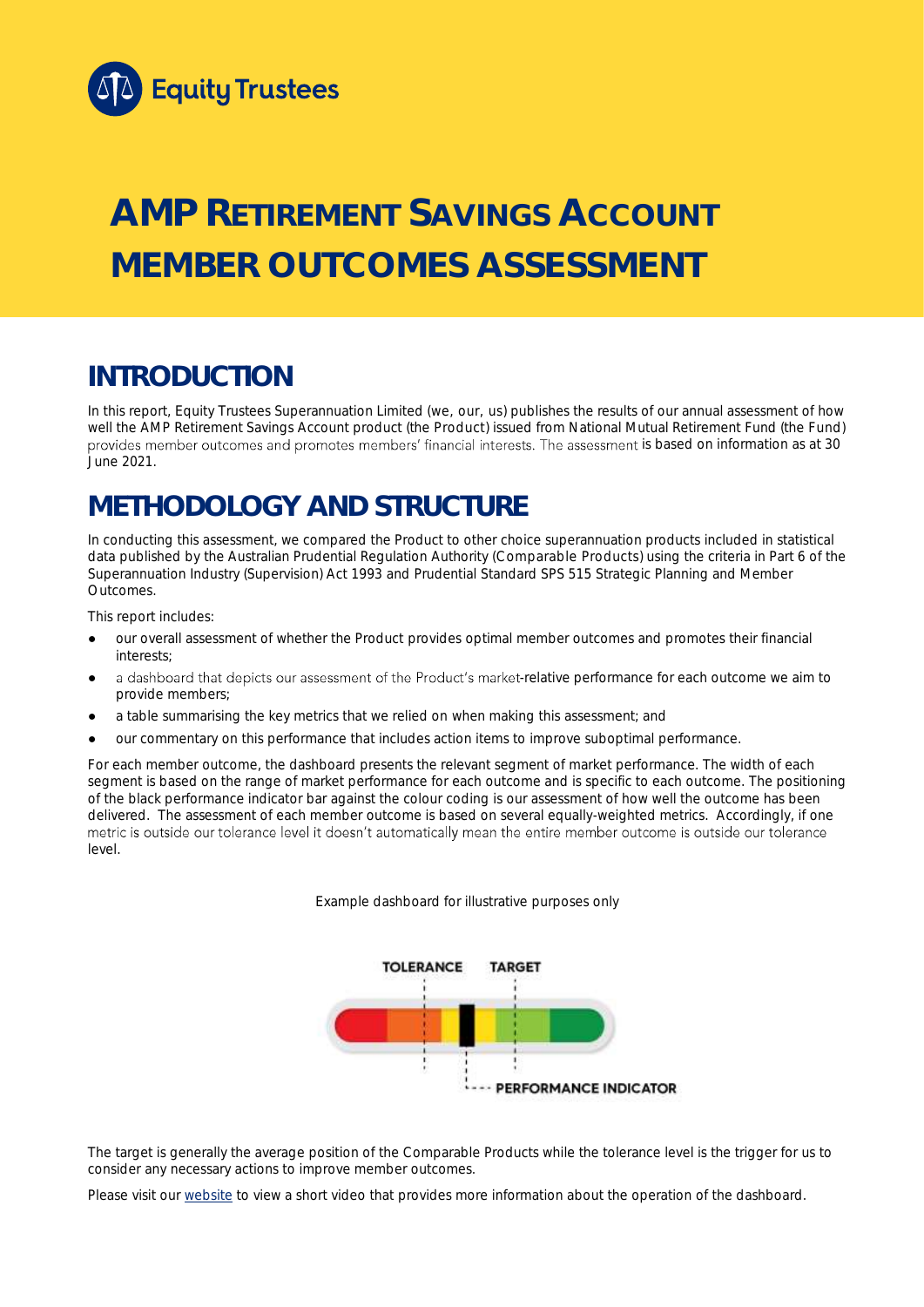

Having carefully considered the comparisons of the Product with Comparable Products set out in this report, including the dashboards, metrics, commentary, and other relevant information available to us at the time of writing, we have concluded that as a result of the following factors the Product is promoting members' financial interests:

- 1. the fees and costs that affect the return to members are appropriate having regard to their financial interests;
- 2. the net returns for the Product (i.e. returns after deducting all fees, costs and taxes) are consistent with market rates;
- 3. the level of investment risk for the Product is acceptable in relation to the net returns generated;
- 4. the investment strategy for the Product is appropriate;
- 5. the options, benefits and facilities offered in the Product are appropriate for members; and
- 6. the scale of the Product and the Fund does not disadvantage members.

# **DASHBOARD**

#### **STRATEGIC CONTEXT**

Working together with the Fund's Promoter, Resolution Life, the Fund's purpose is to enhance retirement outcomes for members through providing: new and different service options to simplify member effort, product and pricing strategies, and potential new business offerings in service of the membership.

To support this purpose, our goals for the Fund are to enhance members' retirement balances through reduced fees, provide members with confidence through reliable and clear delivery of regulatory compliance, satisfy members through engaging member service that assists them to grow their account balances, grow member balances through competitive investment returns in line with stated objectives and targets, and effective governance and risk management to protect members' interests.

The Product is a choice accumulation product.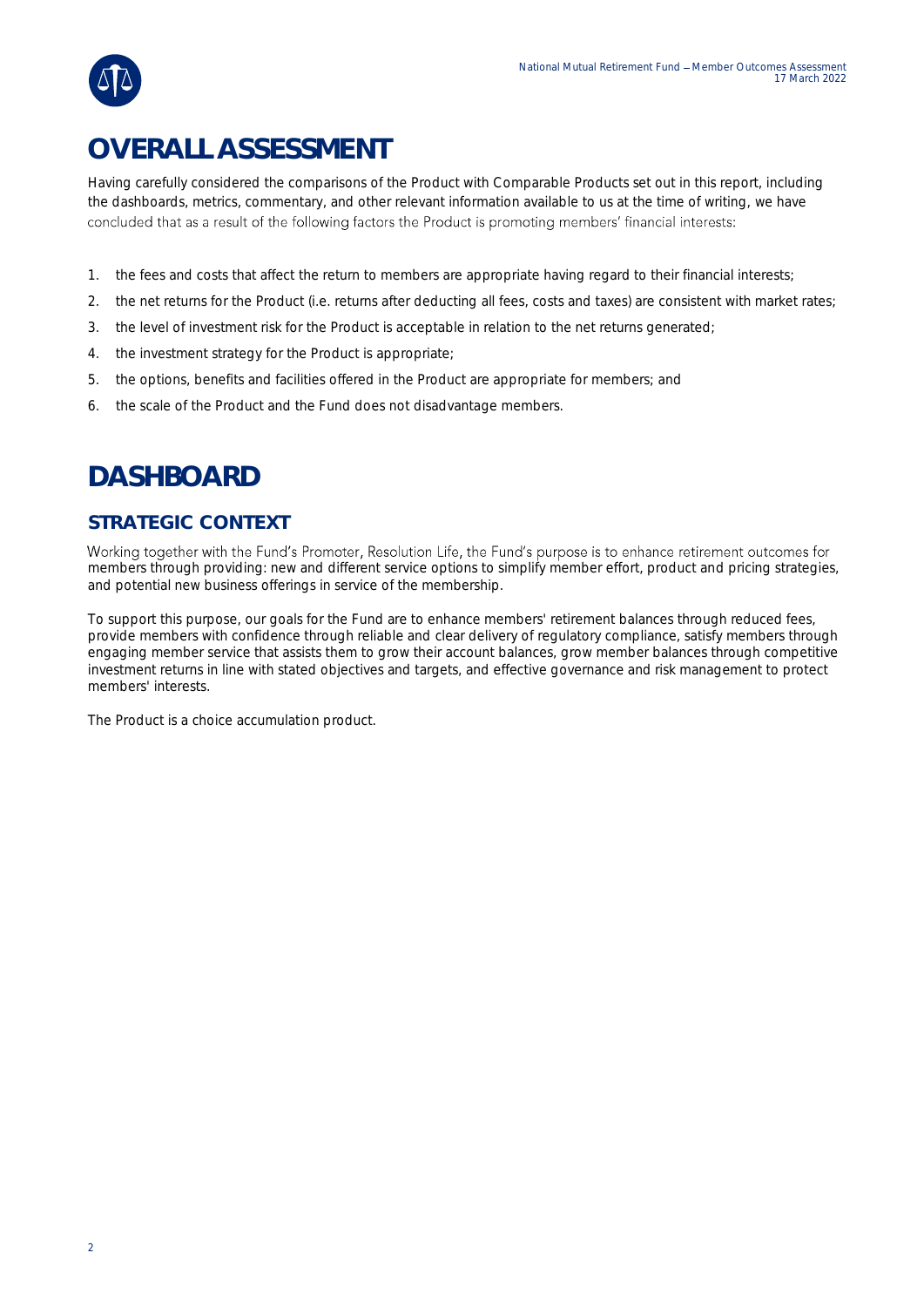

### **INVESTMENT RISK AND RETURN**



#### **Commentary**

The performance indicator measures the average investment risk and return of all investment options in the Product over one, three, five and 10-year periods.

The performance indicator, which does not meet our target and is within our tolerance level, is based on an equal weighting of all the metrics in the above table.

Appendix 1 displays the returns for each investment option available in the Product and its weighted average returns over these periods.

This commentary focuses on the five-year weighted average return to 30 June 2021, and the weighted average number of negative annual returns for the 10 years to this date. When reading this commentary, it's important to bear in mind that past performance is not a reliable indicator of future performance.

The investment return over the five years to 30 June 2021 reflects the fact that the Capital Guaranteed investment option is a lower-risk / lower-return product. Members may therefore wish to consider:

- other superannuation arrangements that may provide a greater return over the long term; and
- seeking advice on alternative investment arrangements that may be more suitable.

Investment risk, as measured by the weighted average number of negative annual returns for the Product over the 10 years to 30 June 2021 meets our target. No remedial action is required as a result of this assessment.

Therefore, we consider the:

- investment strategy for the Product is appropriate because the weighted average returns are acceptable for Capital Guaranteed investment options; and
- investment risk is acceptable in relation to the net returns generated because the weighted average number of negative returns meets our target.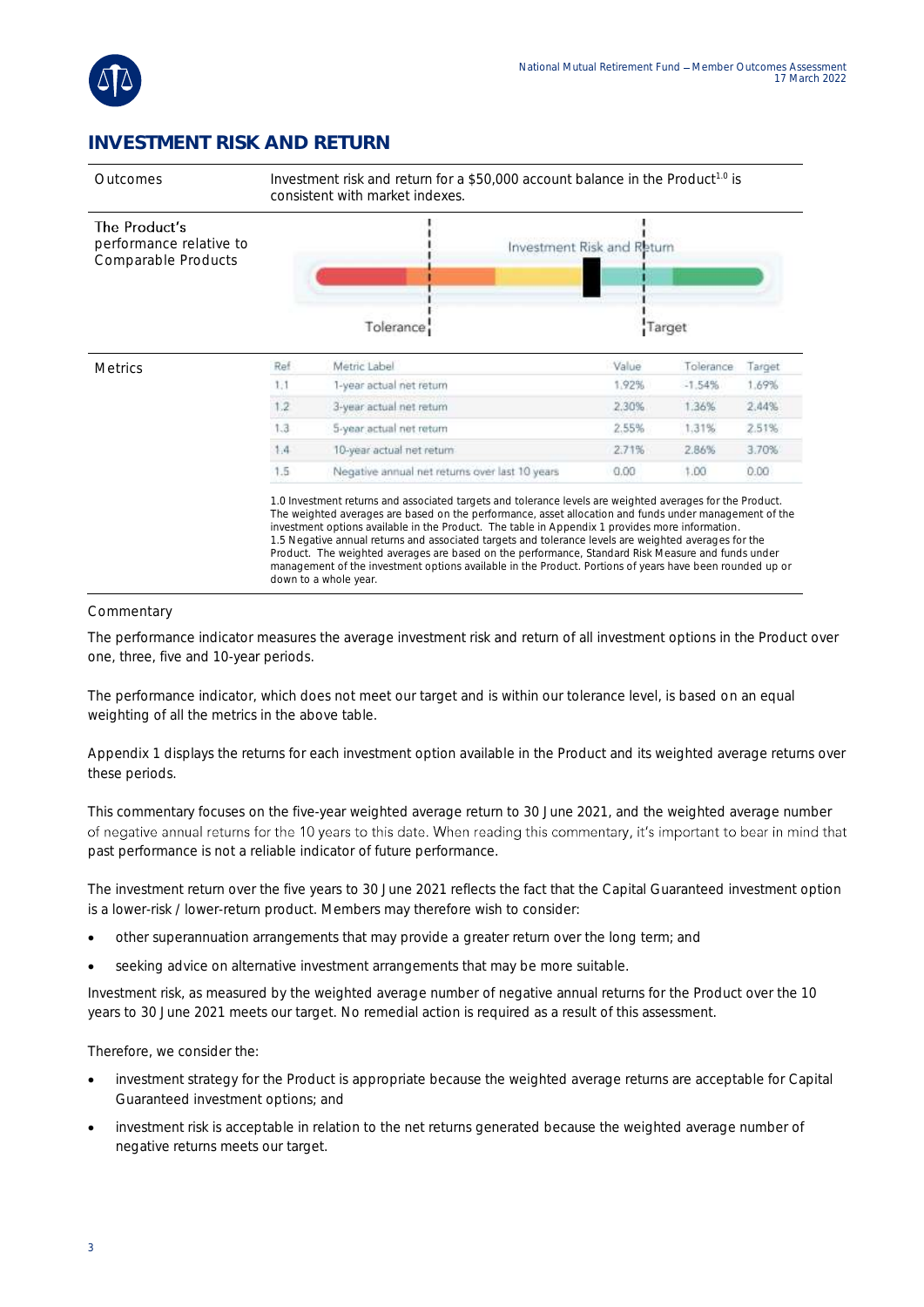

### **FEES AND COSTS**

| Outcomes                                                        | Fees (gross of tax) for a \$50,000 account balance are consistent with market rates. |                                                                                                                                                                                 |        |           |        |  |
|-----------------------------------------------------------------|--------------------------------------------------------------------------------------|---------------------------------------------------------------------------------------------------------------------------------------------------------------------------------|--------|-----------|--------|--|
| The Product's<br>performance relative to<br>Comparable Products |                                                                                      | Fees and Costs                                                                                                                                                                  |        |           |        |  |
|                                                                 | Tolerance                                                                            |                                                                                                                                                                                 | Target |           |        |  |
| <b>Metrics</b>                                                  | Ref                                                                                  | Metric Label                                                                                                                                                                    | Value  | Tolerance | Target |  |
|                                                                 | 3.1                                                                                  | Administration fees                                                                                                                                                             | 1.31%  | 0.65%     | 0.40%  |  |
|                                                                 | 3.2                                                                                  | Investment fees                                                                                                                                                                 | 0.09%  | 0.85%     | 0.60%  |  |
|                                                                 | 3.3                                                                                  | Total fees                                                                                                                                                                      | 1.40%  | 1.50%     | 1.00%  |  |
|                                                                 |                                                                                      | 3.2 These fees include a weighted average investment fee that is based on the investment fees and funds<br>under management of the investment options available in the Product. |        |           |        |  |

#### Commentary

This table lists the Product's administration and investment fees. Other fees may be payable which are set out in the Product's disclosure documents.

The performance indicator measures administration and investment fees together against Comparable Products.

The performance indicator, which does not meet our target and is within our tolerance level, is based on an equal weighting of each metric in the above table. No remedial action is required as a result of this assessment.

As a result, we are comfortable that fees and costs are consistent with market rates and therefore are appropriate having regard to members' financial interests.

#### **MEMBER SERVICES**



#### **Commentary**

The performance indicator measures the delivery of administration services against our service levels.

The performance indicator, which does not meet our target and is within our tolerance level, is based on an equal weighting of the above metrics.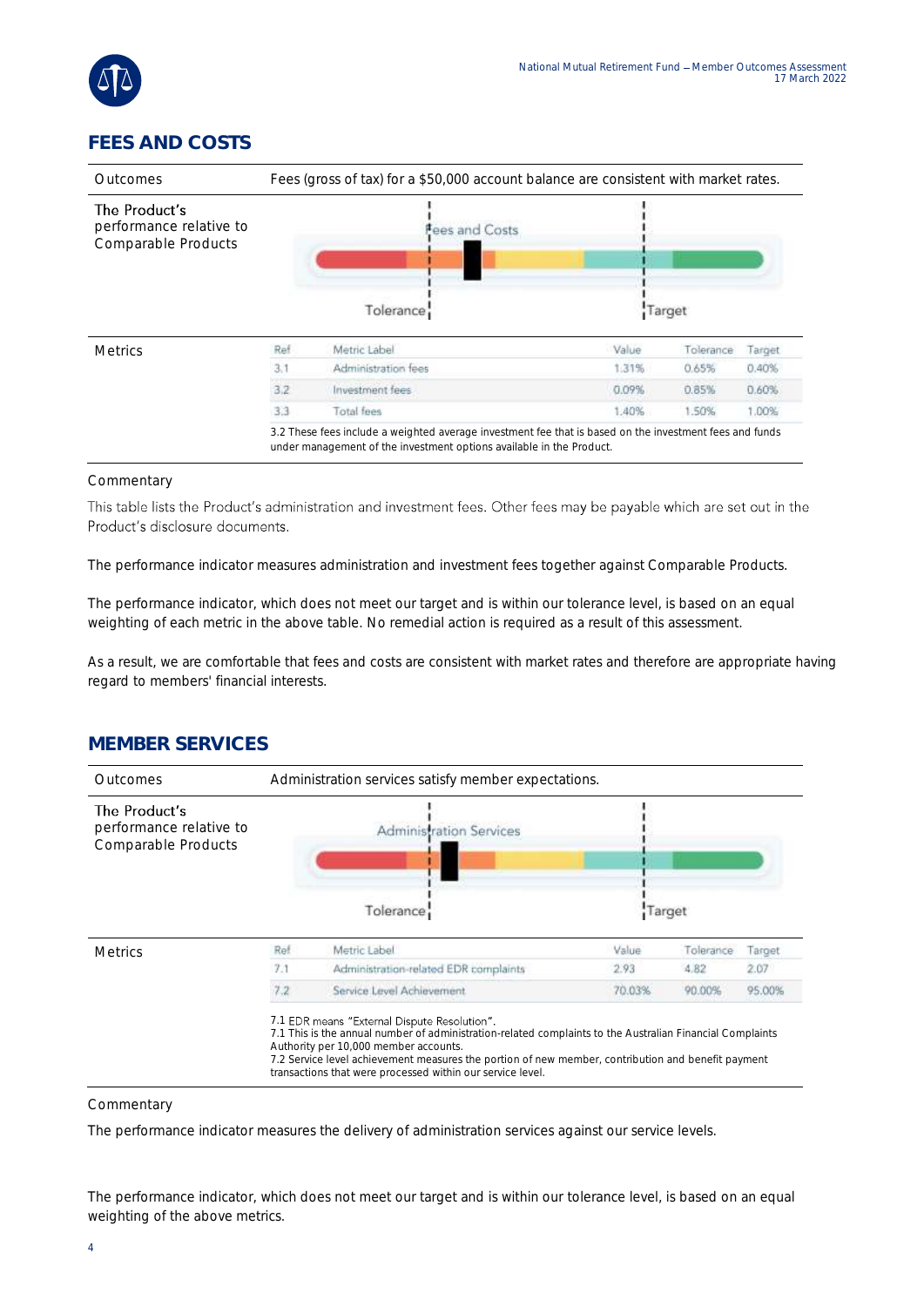

Service level achievement (70%) is outside our tolerance level. The major contributor to this is the Fund's separation from the AMP Group, which has delayed the processing of benefit payments. Although our 5-day service level has not been achieved, benefit payments are generally made within the longer (30-day) timeframe allowed for choice products under the superannuation law. We continue to work with Resolution Life to improve service levels in the interests of members.

The number of complaints about administration services that have been made to the Australian Financial Complaints Authority does not meet our target and is within our tolerance level. No remedial action is required as a result of this assessment.

As a result, we are comfortable that administration services satisfy member expectations because the number of administration related complaints requiring external remediation is within our tolerance level, and transactions are being processed in accordance with our service level or the superannuation law. Therefore, we consider the options, benefits and facilities offered in the Product are appropriate for members.

### **SUSTAINABILITY**

| Outcomes                                                                            | The Product and Fund are sustainable and likely to deliver optimal outcomes in the<br>future. |                                  |          |           |           |  |  |
|-------------------------------------------------------------------------------------|-----------------------------------------------------------------------------------------------|----------------------------------|----------|-----------|-----------|--|--|
| The sustainability of the<br>Product and Fund<br>relative to Comparable<br>Products |                                                                                               | Sustainability<br>Tolerance      | Target   |           |           |  |  |
|                                                                                     |                                                                                               |                                  |          |           |           |  |  |
| <b>Metrics</b>                                                                      | Ref                                                                                           | Metric Label                     | Value    | Tolerance | Target.   |  |  |
|                                                                                     | 8.2                                                                                           | Not member benefit flows p.a.    | $-9.70%$ | $-29.51%$ | $-1.52%$  |  |  |
|                                                                                     | 8.3                                                                                           | Average account balance          | \$17,825 | \$23,530  | \$124,315 |  |  |
|                                                                                     | 8.5                                                                                           | Movement in member accounts p.a. | $-9.72%$ | $-36.39%$ | $-8.01%$  |  |  |
|                                                                                     | 8.6                                                                                           | Average member age               | 56.6     | 58.00     | 48.70     |  |  |
|                                                                                     |                                                                                               |                                  |          |           |           |  |  |

#### Commentary

The performance indicator measures the Fund's sustainability and likelihood of delivering optimal outcomes in the foreseeable future against other funds.

The performance indicator, which does not meet our target and is within our tolerance level, is based on an equal weighting of the above metrics. No remedial action is required as a result of this assessment.

As the Fund is closed to new members, movements in member accounts and the average member age are expectedly below our targets. We expect these indicators will move further away from our targets as members move closer to retirement.

With total member benefits of \$6.4b and almost 222,000 members, the Fund retains sufficient scale to support member outcomes into the future. Nevertheless, we continue to monitor the impact that the expected reduction in Fund size may have on member outcomes.

Therefore, we are comfortable that the scale of the Product and the Fund does not disadvantage members.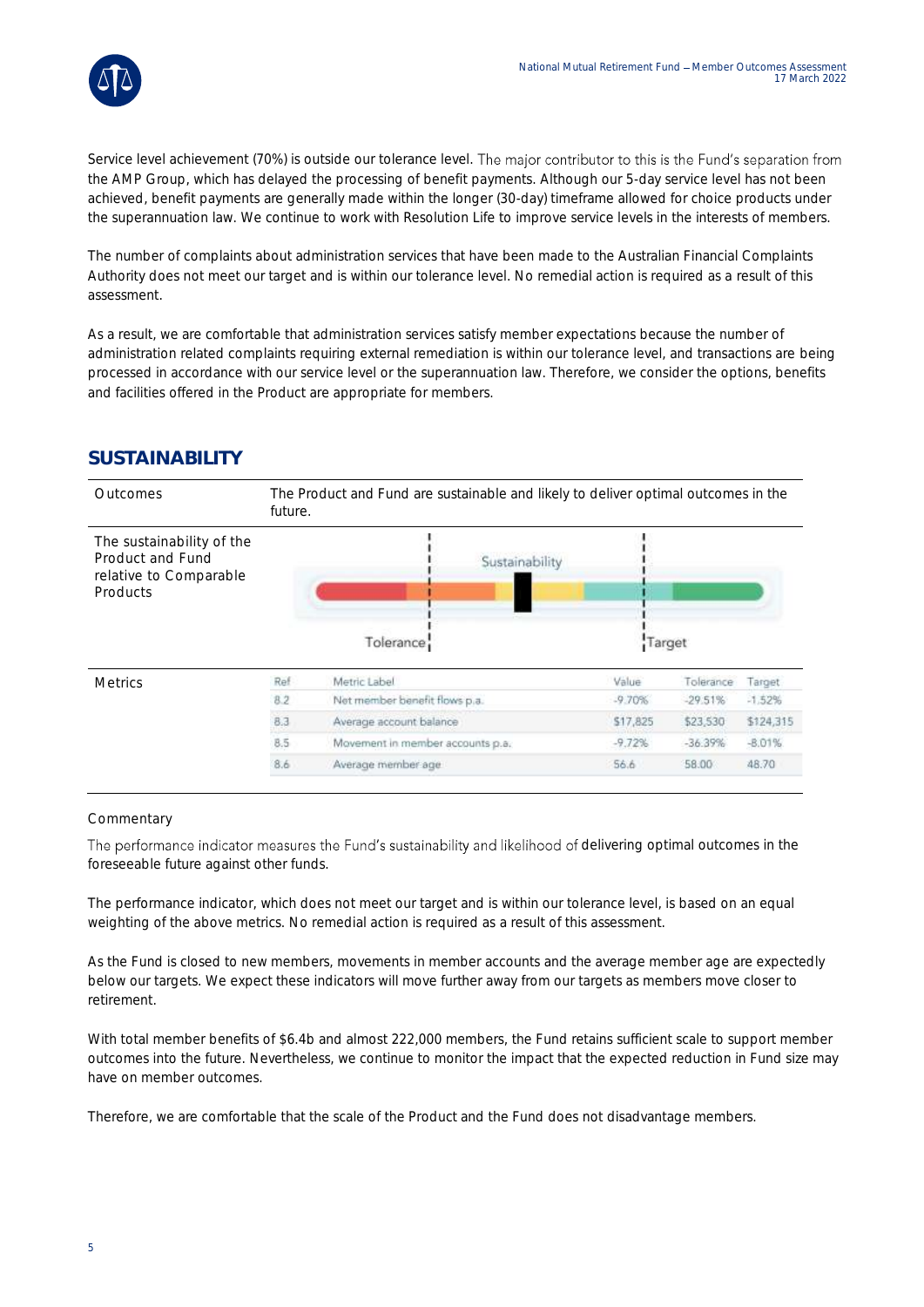

## **LIQUIDITY**

| <b>Outcomes</b>                                                 | Benefit and rollover requests can be met in a timely manner from investments |                                                                                                                                                                                                                                                  |                          |           |        |  |  |
|-----------------------------------------------------------------|------------------------------------------------------------------------------|--------------------------------------------------------------------------------------------------------------------------------------------------------------------------------------------------------------------------------------------------|--------------------------|-----------|--------|--|--|
| The Product's<br>performance relative to<br>Comparable Products | Tolerance                                                                    |                                                                                                                                                                                                                                                  | <b>TOUTORY</b><br>Target |           |        |  |  |
| <b>Metrics</b>                                                  | Ref                                                                          | Metric Label                                                                                                                                                                                                                                     | Value                    | Tolerance | Target |  |  |
|                                                                 | 9.1                                                                          | Investment liquidity in a GFC scenario                                                                                                                                                                                                           | 95.20%                   | 40.00%    | 80.00% |  |  |
|                                                                 |                                                                              | 9.1 Liquidity is a weighted average that is based on the liquidity in a Global Financial Crisis scenario and<br>funds under management of the investment options available in the Product. The table in Appendix 1<br>provides more information. |                          |           |        |  |  |

#### Commentary

The performance indicator measures the Fund's ability to meet benefit and rollover requests in a timely manner.

The performance indicator meets our target. No remedial action is required as a result of this assessment.

We regularly monitor whether the investments would be able to meet cash requirements in extreme situations. Based on our analysis, we consider that benefits are supported by liquid investments.

As a result, we are comfortable that the level of liquidity risk for the Product is acceptable.